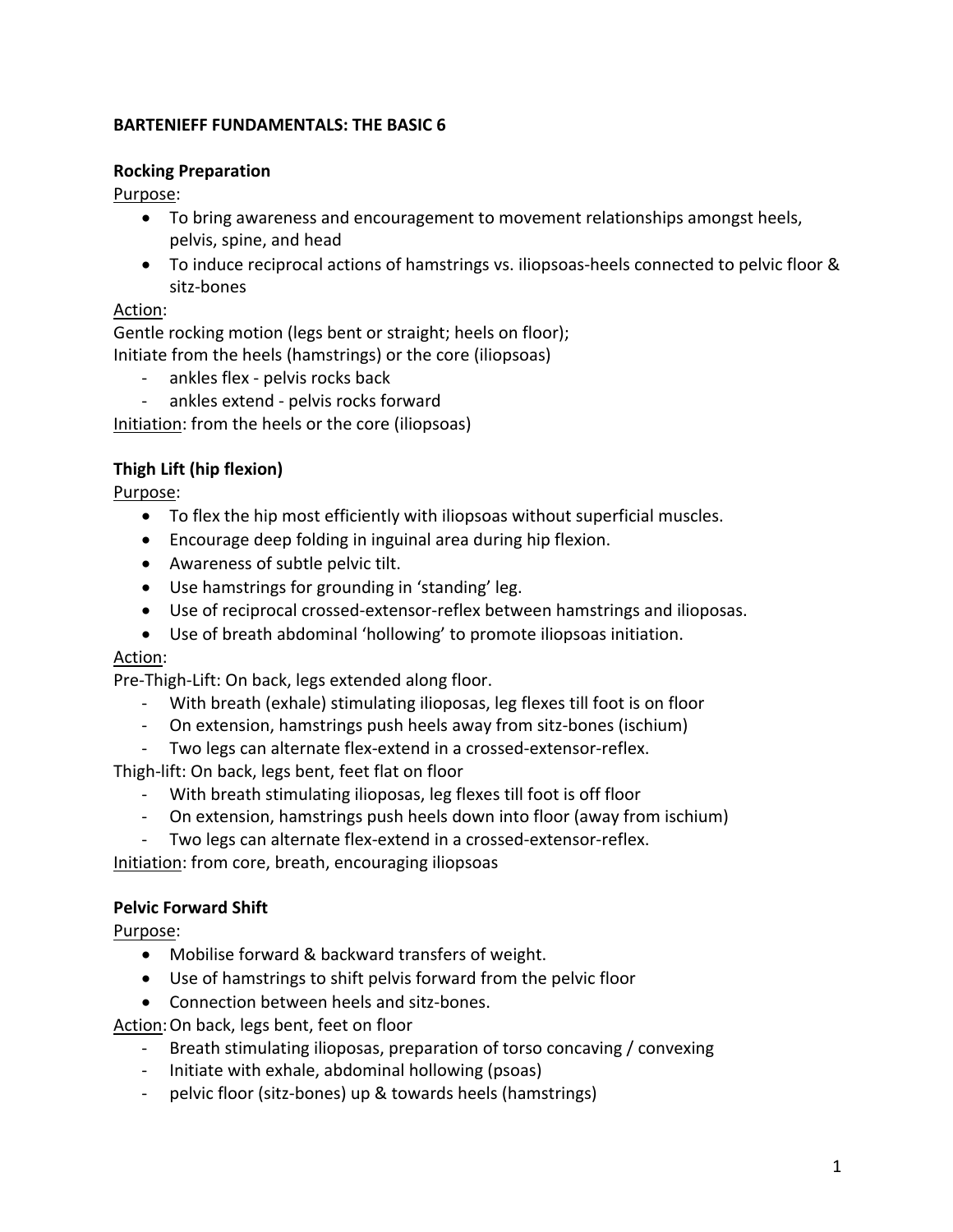- Inguinal area opens with hip extension
- Inhale, sitz-bones reach down & towards heels,
- lumbar lengthens, hips flex, Inguinal area folds

## **Pelvic Lateral Shift**

Purpose:

- Mobilize lateral transfers of weight without any twisting or lifting the hip
- Use pelvic floor, together with hamstrings, to flex and abduct/adduct at hip.

Action:On back, legs bent, feet on floor

- Initiate with exhale, hollowing, hamstrings lift pelvis into small forward shift
- Initiate from pelvic floor; lateral shift of greater trocanters in a straight line
- Lower pelvis to floor (as in pelvic forward shift)
- Repeat, bringing the pelvis back to centre.
- Repeat other side.

## **Body Half**

Purpose:

- Awareness of the vertical mid-line of the body
- Stabilize one half of the body, supporting mobility in the other half.

Action: Lie in 'big X' position

- Initiate with exhale, hollowing for core support
- Supporting side lengthens, stabilizes body (without twisting or rocking)
- simultaneously mobile side shrinks head & elbow towards knee
- Reverse stable & mobile body sides

## **Diagonal Knee Reach ("Knee Drop")**

Purpose:

- Awareness of lower-body twisting against upper-body
- Awareness of pelvic floor and iliopsoas as connecting upper to lower

Action:On back, knees bent, feet flat on floor.

- Weight shifts to edges of feet, both knees reach to the side, pelvis slightly twists
- Opposite shoulder reaches in diagonally opposite direction along floor
- Initiate with exhale (hollowing psoas) pulling pelvis & knees back to upright
- Reverse to other side.

## **Arm Circles & Diagonal Sit-ups**

Purpose:

- Awareness of arm-shoulder-scapula-latissimus connecting to lower body
- Awareness of full 3-dimensional gradated rotation in shoulder joints
- Integration of head-eyes with arm movement
- Narrowing and widening across sternum

### Action:

Arm Circle: On back, knees bent, feet flat on floor.